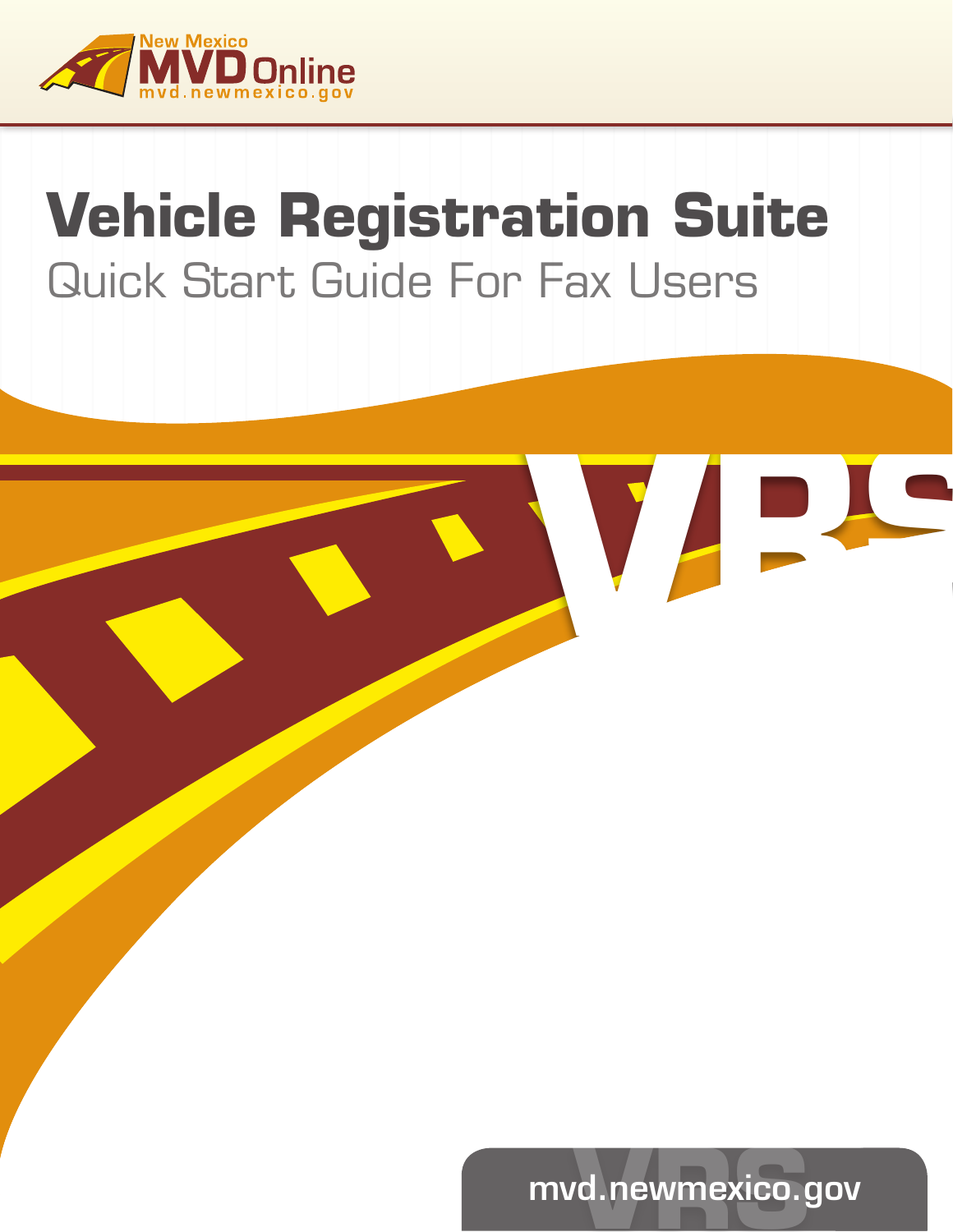

## Table of Contents

| 1. How To Order Supplies                | 1               |
|-----------------------------------------|-----------------|
| 2. How to Reprint or Void a Transaction | 1               |
| <b>3. How To Create A Demo Tag:</b>     | 2               |
| 4. How To Create A Temp Tag:            | 5               |
| <b>5. How to Create a Transport Tag</b> | 9               |
| <b>6. Help and Support</b>              | 12 <sup>°</sup> |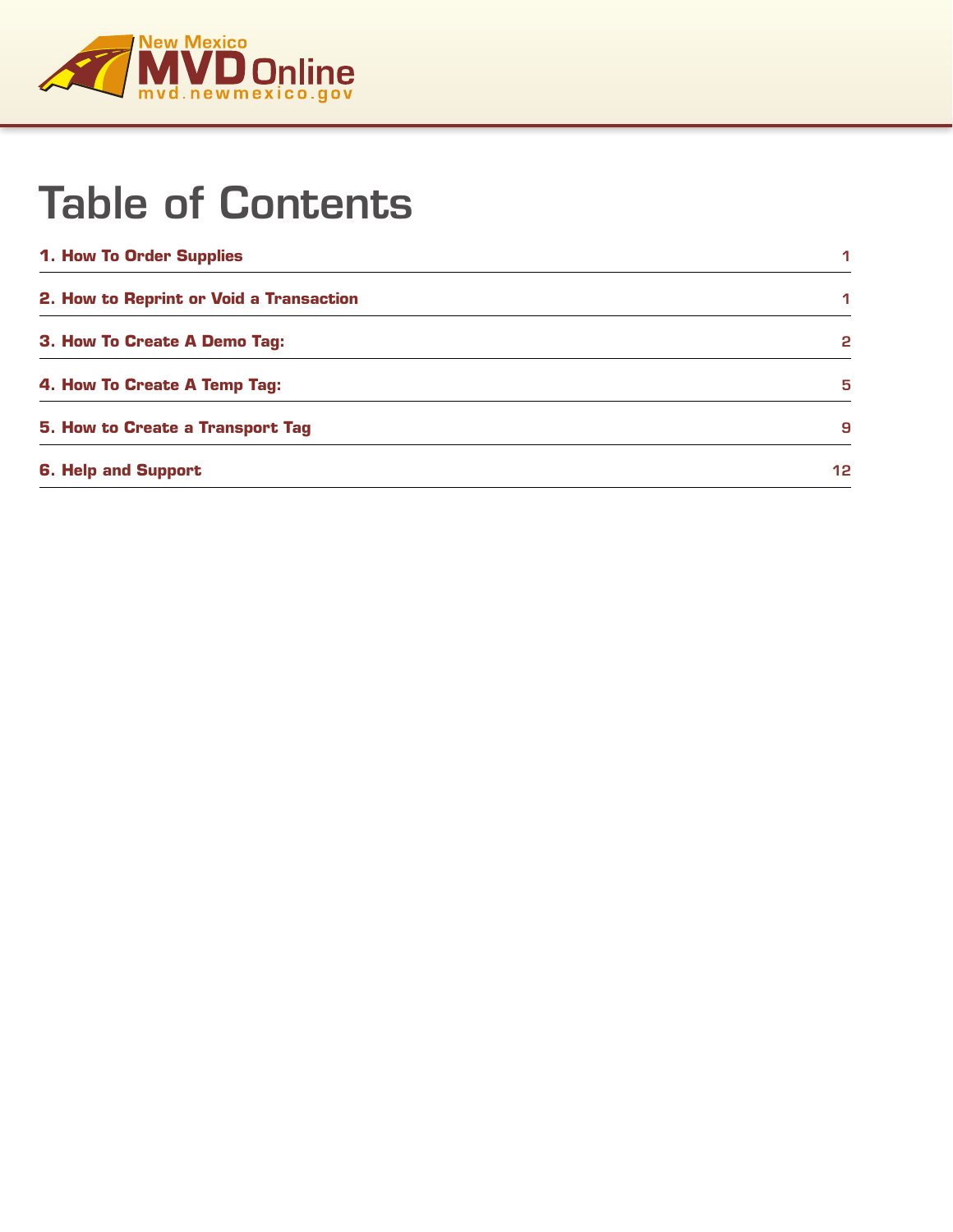

### 1 How to Order Supplies

**STEP 1:** Request the number of packages you would like to purchase.

**STEP 2:** Provide the location that will receive the inventory control numbers (if there is more than one location).

\*Orders are placed in multiples of 10 at \$1.00 per inventory control number and are ready for immediate use.

### 2 How to Reprint or Void a Transaction

Tags can be reprinted, however, there are time restrictions. Temporary and Transport tags can only be reprinted on the same day they are issued for a valid reason, such as data entry error, cancellation of sale or if it was lost or stolen or issued to the wrong vehicle. Demo tags can be reprinted at any time.

In order to reprint a tag after the date of sale, you must first void the original tag and issue a new tag for an additional fee.

Reprinted Temp Tags will look like the original.

- **STEP 1. Request Void or Reprint.**
- **STEP 2.** Specify type of tag: Temp, Demo or Transport Tag
- **STEP 3.** Provide Temp Tag Number, VIN or Transaction ID.
- **STEP 4.** Provide one of the reasons below AND a brief explanation:

| <b>VOID</b>            | <b>REPRINT</b>   |
|------------------------|------------------|
| - Data Entry Error     | - Printing Error |
| - Lost or Stolen       | - Damaged        |
| - Cancellation of Sale | - Lost           |
| - Wrong Vehicle        | - Stolen         |
|                        |                  |

**STEP 5.** For a Voided transaction, you will receive a confirmation by fax. For a reprinted tag, you will immediately receive a duplicate of the original tag.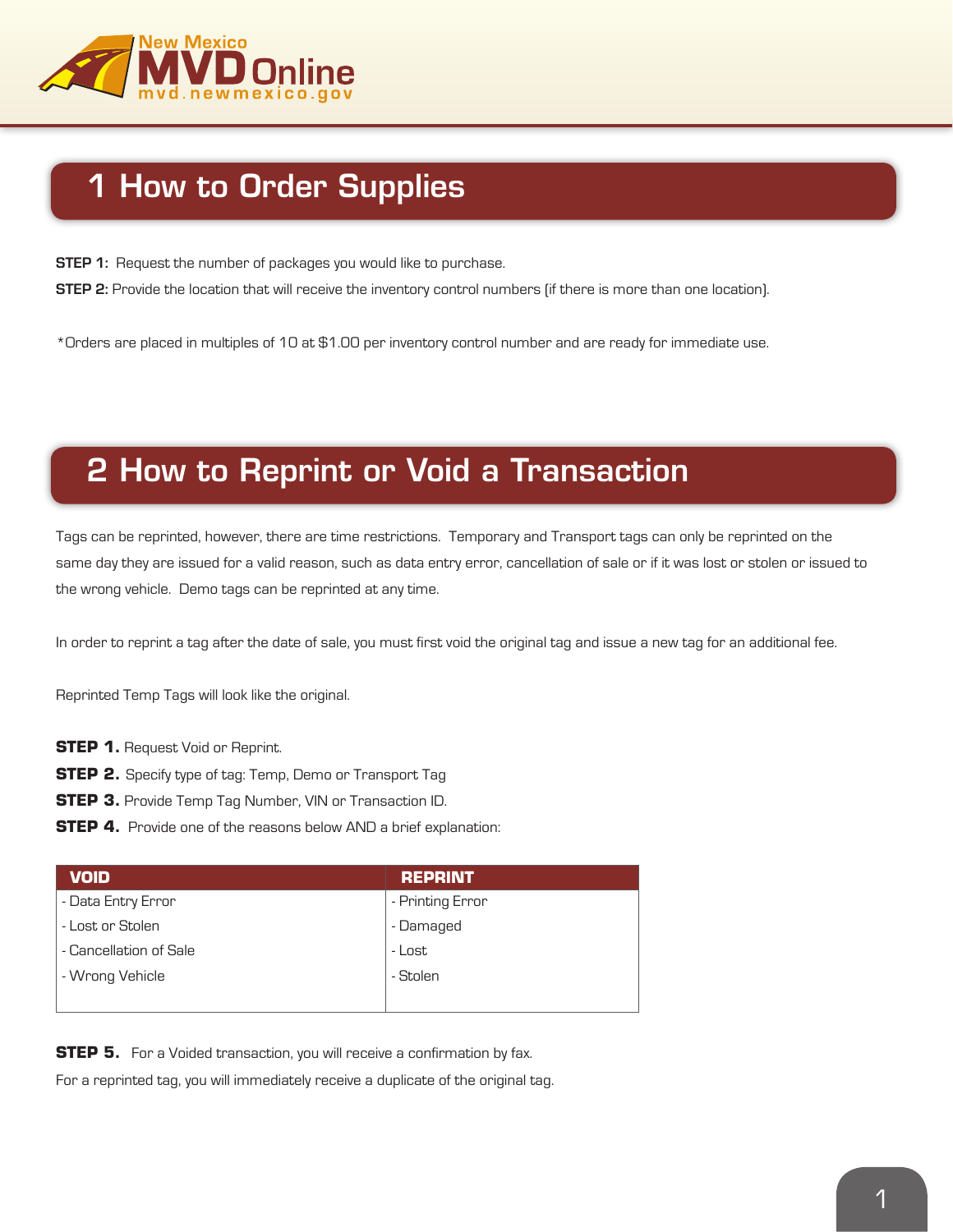

### 3 How to Create a Demo Tag

Provide your contact information: Name, Phone number, Dealership Name and Dealership location (if more than one).

**STEP 1:** Provide the Sale Type: Other

**STEP 2**: Declare how the vehicle will be used: Demo

Respond to questions to collect Vehicle Information: After vehicle information has been provided, an NCIC check will be performed.

#### **STEP 3: Date of Sale**

**\*A date can be listed up to the past week. No future sale dates are allowed.**

#### **STEP 4: Vehicle Type (select one of the below):**

| - Passenger       | - Travel Trailer | - Freight Trailer    |
|-------------------|------------------|----------------------|
| - Truck           | - Motorcycle     | - Horseless Carriage |
| - Farm Truck      | - Off Highway    |                      |
| - School Bus      | - Non Profit     |                      |
| - Utility Trailer | - Motorhome      |                      |
|                   |                  |                      |

#### **STEP 5: Plate Type**

Based on the type of vehicle, the plate type will automatically will be selected.

#### **EXCEPTION:**

#### **STEP 6:** VIN

**\*Only one tag can be issued per VIN. The system will prevent you from issuing a tag if an un-expired tag is already assigned to the VIN.**

**\*The Vehicle Make, Model and Vehicle Weight will automatically be provided for the transaction only if the VIN is valid and an un-expired tag is not assigned to the VIN.**

#### **STEP 7: Number of Cylinders**

#### **STEP 8: Fuel Type (select one of the below)**

| - Gasohol  | - Gasoline      | - Other   |
|------------|-----------------|-----------|
| - Hybrid   | - Kerosene      | - Propane |
| - Diesel   | - Liquefied Gas | - Steam   |
| - Electric | - Natural Gas   |           |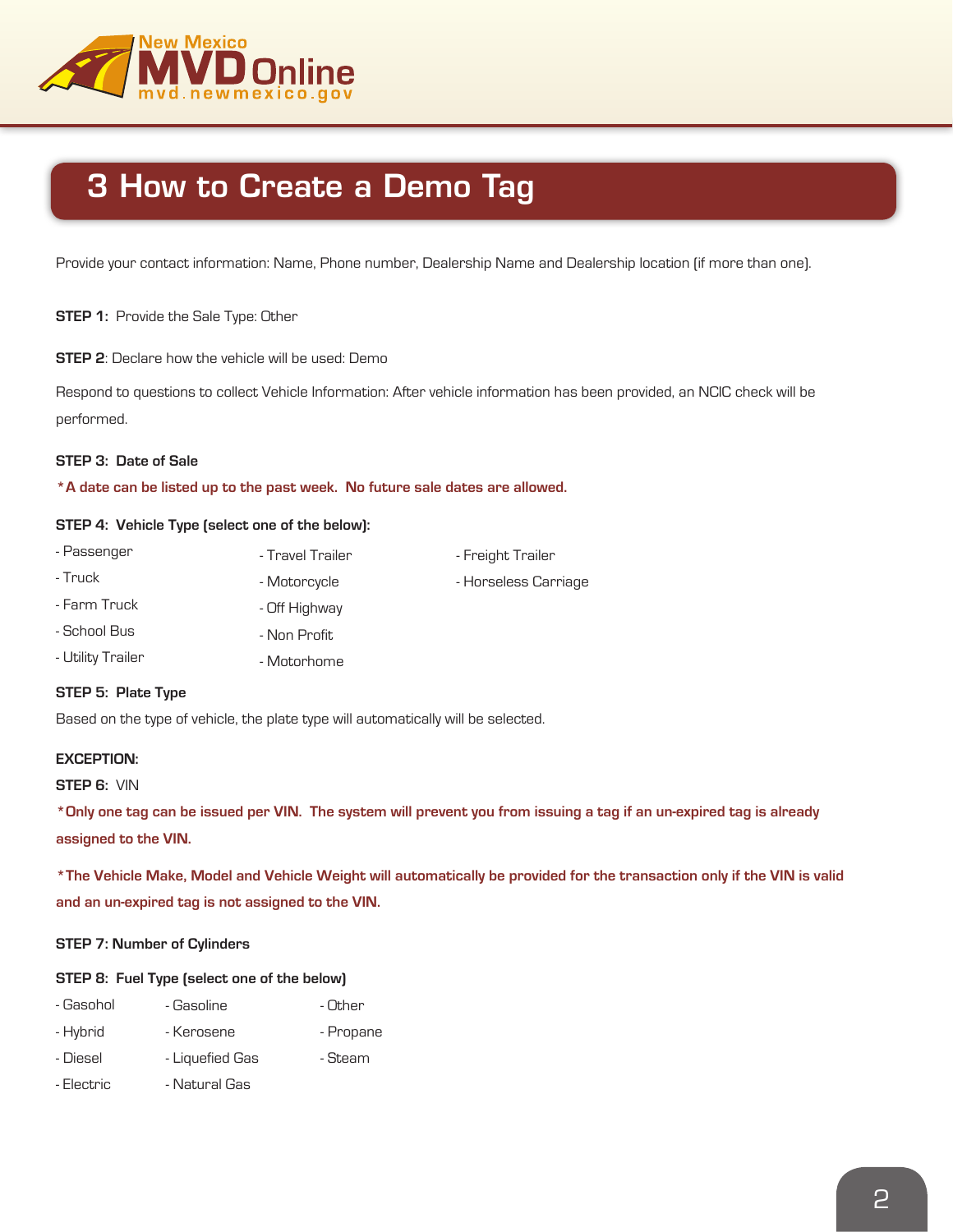

### 3 How to Create a Demo Tag - Continued...

#### **STEP 9: Vehicle Color (select one of the below)**

| - Aluminum | - Camouflage  | - Gray         | - Orange          | - Taupe     |
|------------|---------------|----------------|-------------------|-------------|
| - Amethyst | - Chrome      | - Ivory        | - Purple          | - Turquoise |
| - Beige    | - Copper      | - Lavender     | - Pink            | - Unknown   |
| - Black    | - Cream       | - Blue, light  | - Red             | - White     |
| - Blue     | - Blue, dark  | - Green, light | - Silver          | - Yellow    |
| - Burgundy | - Green, dark | - Maroon       | - Stainless Steel |             |
| - Brown    | - Gold        | - Multi Color  | - Tan             |             |
| - Bronze   | - Green       | - Mauve        | - Teal            |             |

**STEP 10: Designated Gross Weight** (DGVW) (required for Truck, Farm Truck, School Bus, Utility Trailer, Freight Trailer, and Motorhome only)

- **STEP 11: Requested GVW** [required for Truck, Farm Truck and Motorhome]
- **STEP 12: Number of Passengers** (required for School Bus only)
- **STEP 13: Number of Doors** (required for School Bus only)
- **STEP 14: Number of Seats** (required for School Bus only)
- **STEP 15: Number of Wheels** (required for Motorcycle and Off-highway only)
- **STEP 16: Engine Number** [required for Motorcycle and Off-highway only]
- **STEP 17: Coach Number** [required for Motorhome only]

**STEP 18: Odometer reading** and if it is Actual, Not Actual or Exceeds Mechanical limits.

The next step is Dealer Certification where you will respond to questions to document and certify the Odometer reading.

**\* By providing the odometer reading, you are certifying that to the best of your knowledge the odometer reading is the actual mileage stated, unless you stated that the reading is in excess of its mechanical limits, or the odometer reading is not the actual mileage.**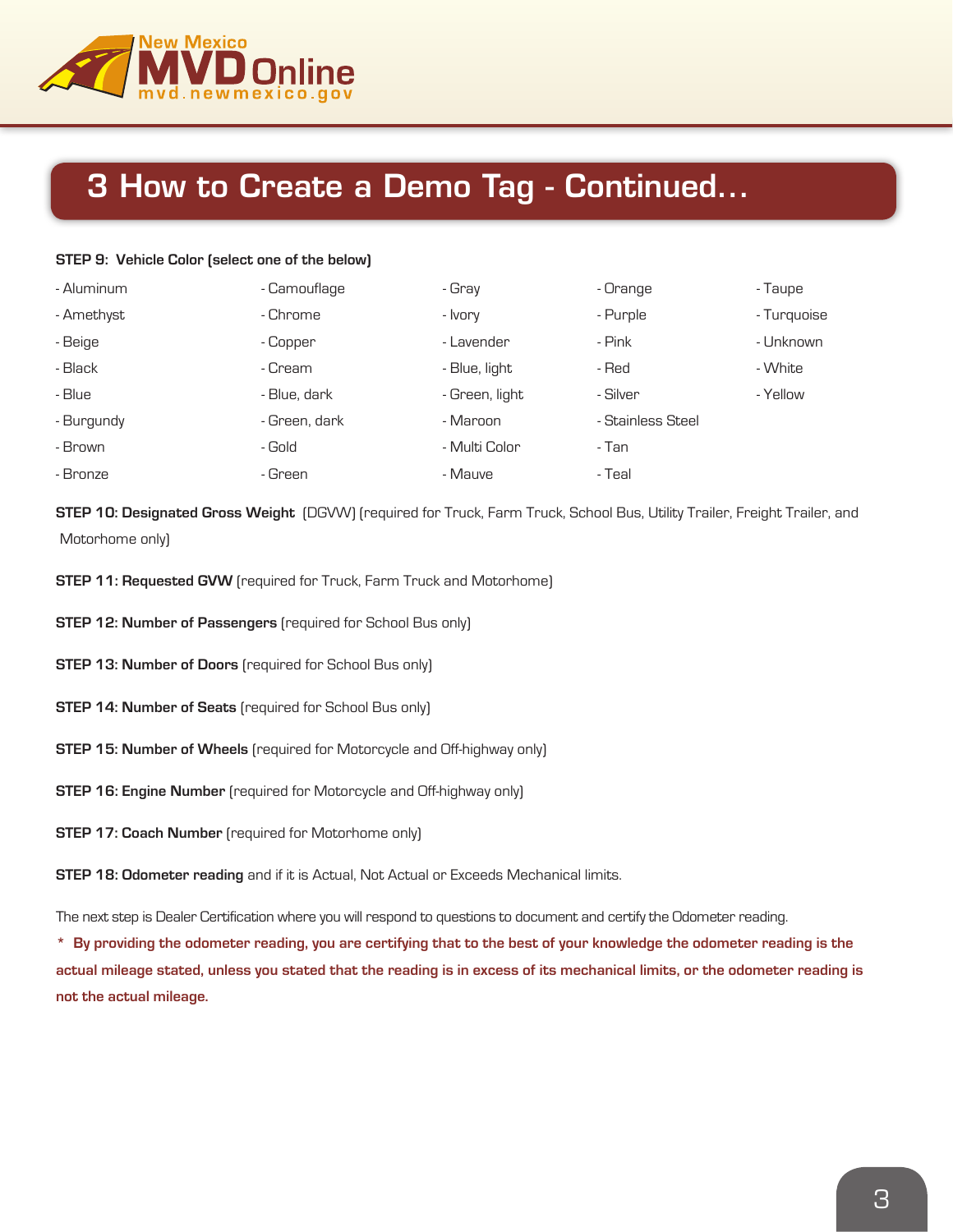

### 3 How to Create a Demo Tag - Continued...

**STEP 19:** Respond to questions to collect Insurance information:

- Provide the Effective date of policy, insurance company and policy number. If known, the name of the insurance agent.

- If the policy is new or there is not yet a policy in place, simply state "New Policy."

**\*When providing this information, you are stating that the motor vehicle liability policy in effect on the described vehicle is in accordance with the provisions of the New Mexico MVD.**

#### **STEP 20:** VEhicle Registration Summary

-This is the final step before issuing the temp, demo or transport tag. If there are any changes, they must be made at this time.

**STEP 21:** The last step is payment and issuance of the tag. Payment will instantly be deducted from your bank, and the tag will immediately be faxed to you. Here is an example:

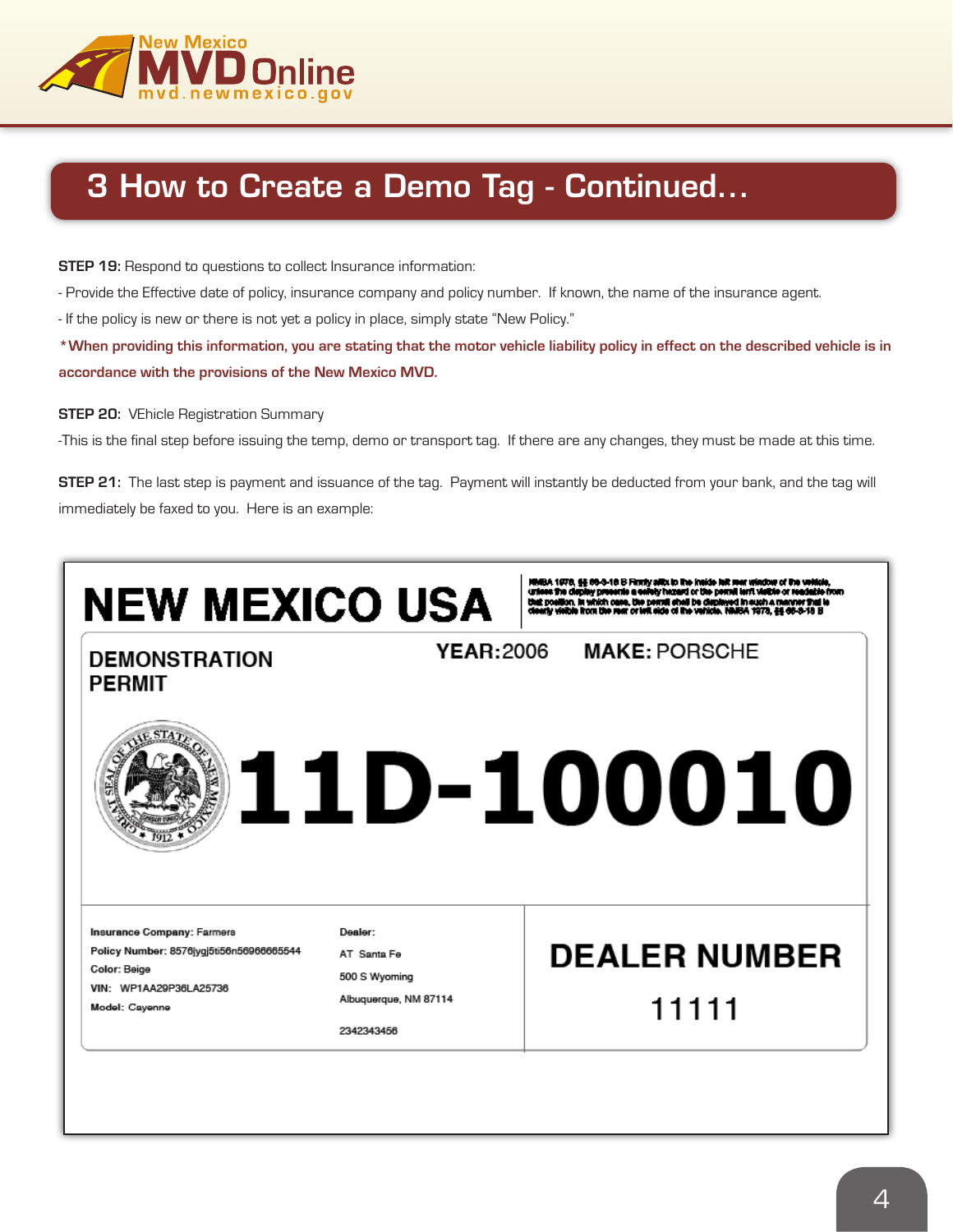

### 4 How to Create a Temp Tag

Provide your contact information: Name, Phone number, Dealership Name and Dealership location

(if more than one).

**STEP 1:** Provide the Sale Type: **Sale** or **Lease**

**STEP 2**: Declare how the vehicle will be used: Personal, Business, Lease, Fleet or Other.

**STEP 3:** Respond to questions to collect Owner or Business Owner Information.

**Owner Information** (Name of purchaser that will be listed on the Temporary Tag):

- First and Last Name
- Suffix (Jr., Sr., III, IV) optional
- Date of Birth
- Middle Initial optional
- Owner Resident and Mailing Address: City, State, Zip and County
- Business Physical and Mailing Address: City, State, Zip and County

**STEP 4:** Provide the customer's Validation ID

#### **FOR SALE or LEASE TO AN INDIVIDUAL:**

- State Issued Driver's License or
- State Issued Identification or
- Other Government Identification

**FOR SALE or LEASE TO A BUSINESS:** FEIN Number or CRS Number

**STEP 5: If there are additional owners, provide additional information** (Up to 3 owners can be listed)**.**

**If "And" is selected, the Additional Owners will be printed on the Temp Tag.**

**If "Or" is selected, the Additional owners will not be printed on the Temp Tag.**

- First and Last Name
- Suffix (Jr., Sr., III, IV) optional
- Middle Initial optional
- Owner Address: City, State, Zip and County
- State Issued Driver's License or
- State Issued Identification or
- Other Government Identification

**FOR SALE or LEASE TO A BUSINESS:** FEIN Number or CRS Number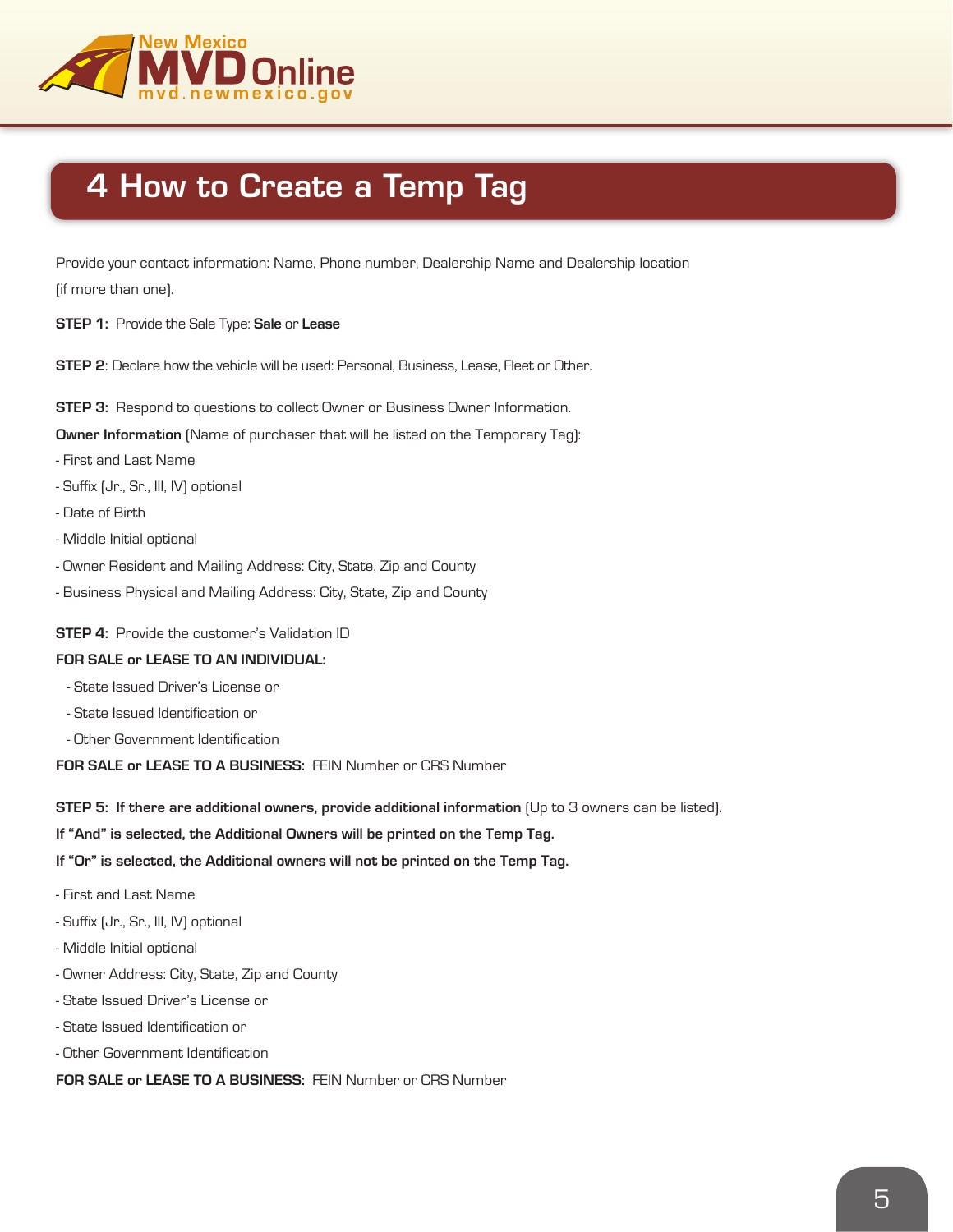

### 4 How to Create a Temp Tag - Continued...

#### **STEP 6: If the vehicle is a lease, leasing company information:**

- Leasing Company
- Lessee
- Company Street Address (street address, city, state, zip code)
- Company Telephone Number

#### **Respond to questions to collect Vehicle Information:**

After vehicle information has been provided, an NCIC check will be performed.

#### **STEP 7: Date of Sale**

#### **\* A date can be listed up to the past week. No future sale dates are allowed.**

#### **STEP 8: Vehicle Type** (select one of the below):

| - Passenger  | - Utility Trailer | - Freight Trailer    |
|--------------|-------------------|----------------------|
| - Truck      | - Motorcycle      | - Horseless Carriage |
| - Farm Truck | - Off Highway     | - Non Profit         |
| - School Bus | - Travel Trailer  | - Motorhome          |

#### **STEP 9: Plate Type**

Based on the type of vehicle, the plate type will automatically will be selected.

#### **EXCEPTIONS:**

#### **STEP 10: VIN**

**\*Only one tag can be issued per VIN. The system will prevent you from issuing a tag if an un-expired tag is already assigned to the VIN.**

**\*The Vehicle Make, Model and Vehicle Weight will automatically be provided for the transaction providing that the VIN is valid and an un-expired tag is already assigned to the VIN.**

#### **STEP 11: Number of Cylinders**

#### **STEP 12: Fuel Type** (select one of the below)

| - Gasohol  | - Gasoline      | - Other   |
|------------|-----------------|-----------|
| - Hybrid   | - Kerosene      | - Propane |
| - Diesel   | - Liquefied Gas | - Steam   |
| - Electric | - Natural Gas   |           |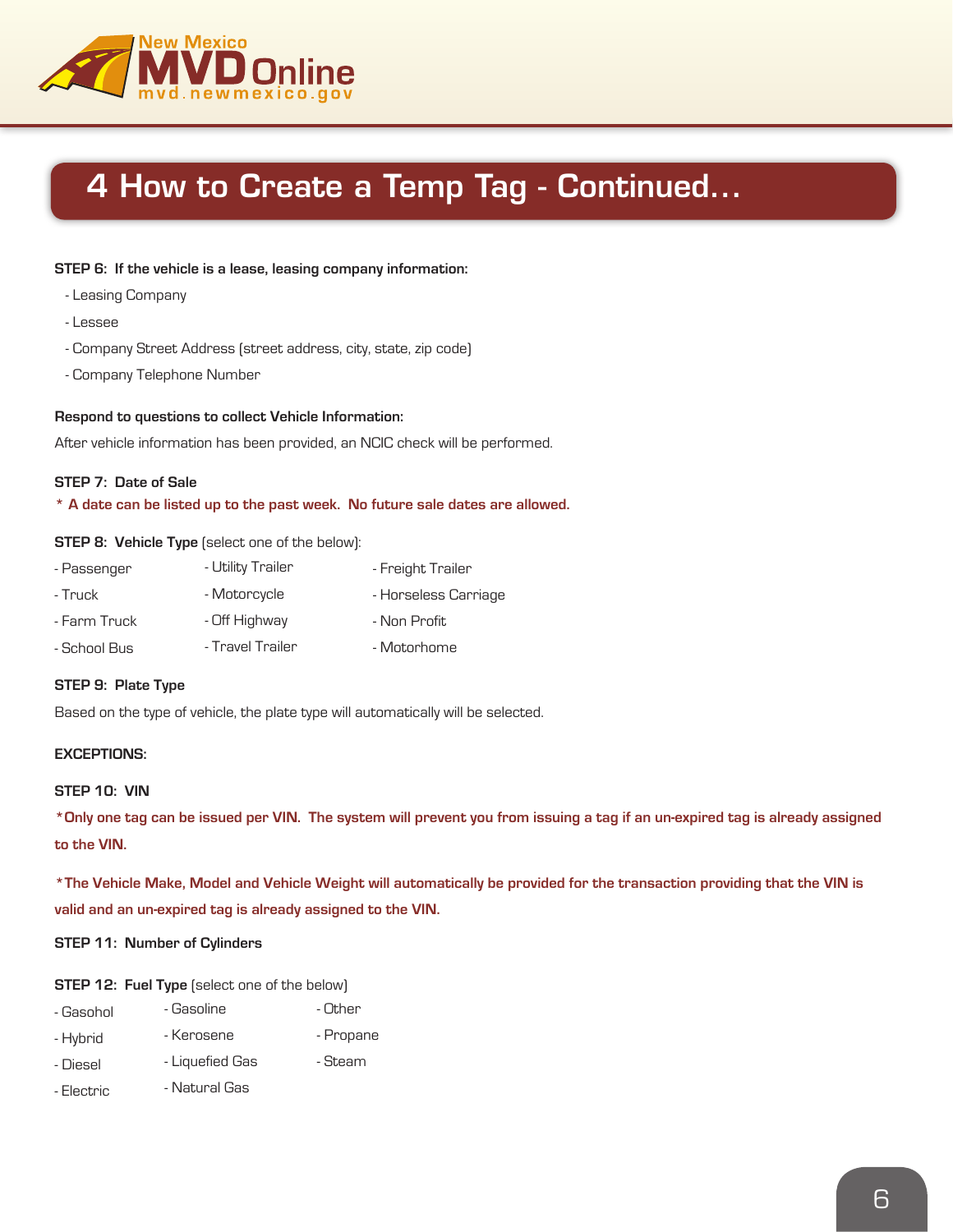

### 4 How to Create a Temp Tag - Continued...

#### **STEP 13: Vehicle Color** (select one of the below)

| Aluminum     | <b>Brown</b>  | Blue, dark   | _avender     | Orange                 | Tan       |
|--------------|---------------|--------------|--------------|------------------------|-----------|
| Amethyst     | <b>Bronze</b> | Green, dark  | Blue, light  | Purple                 | Teal      |
| Beige        | Camouflage    | Gold         | Green, light | Pink                   | Taupe     |
| <b>Black</b> | Chrome        | Green        | Maroon       | Red                    | Turquoise |
| Blue         | Copper        | Gray         | Multi Color  | Silver                 | Unknown   |
| Burgundy     | Cream         | <b>Ivory</b> | Mauve        | <b>Stainless Steel</b> | White     |
|              |               |              |              |                        | Yellow    |

**STEP 14: Designated Gross Weight** (DGVW) (required for Truck, Farm Truck, School Bus, Utility Trailer, Freight Trailer, and Motorhome only)

- **STEP 15: Requested GVW** (required for Truck, Farm Truck and Motorhome)
- **STEP 16: Number of Passengers** (required for School Bus only)
- **STEP 17: Number of Doors** (required for School Bus only)
- **STEP 18: Number of Seats** (required for School Bus only)
- **STEP 19: Number of Wheels** (required for Motorcycle and Off-highway only)
- **STEP 20: Engine Number** (required for Motorcycle and Off-highway only)
- **STEP 21: Coach Number** (required for Motorhome only)

**STEP 22: Odometer reading** and if it is Actual, Not Actual or Exceeds Mechanical limits.

The next step is Dealer Certification where you will respond to questions to document and certify the Odometer reading.

**\* By providing the odometer reading, you are certifying that to the best of your knowledge the odometer reading is the actual mileage stated, unless you stated that the reading is in excess of its mechanical limits, or the odometer reading is not the actual mileage.**

#### **STEP 23:** Respond to questions to collect Insurance information:

- Provide the Effective date of policy, insurance company and policy number. If known, the name of the insurance agent.

- If the policy is new or there is not yet a policy in place, simply state "New Policy."

Temp tag is valid for 30 days or the effective date of the insurance policy, whichever is shorter. For example, if the effective insurance date ends within 15 days the temp tag is only valid for those 15 days.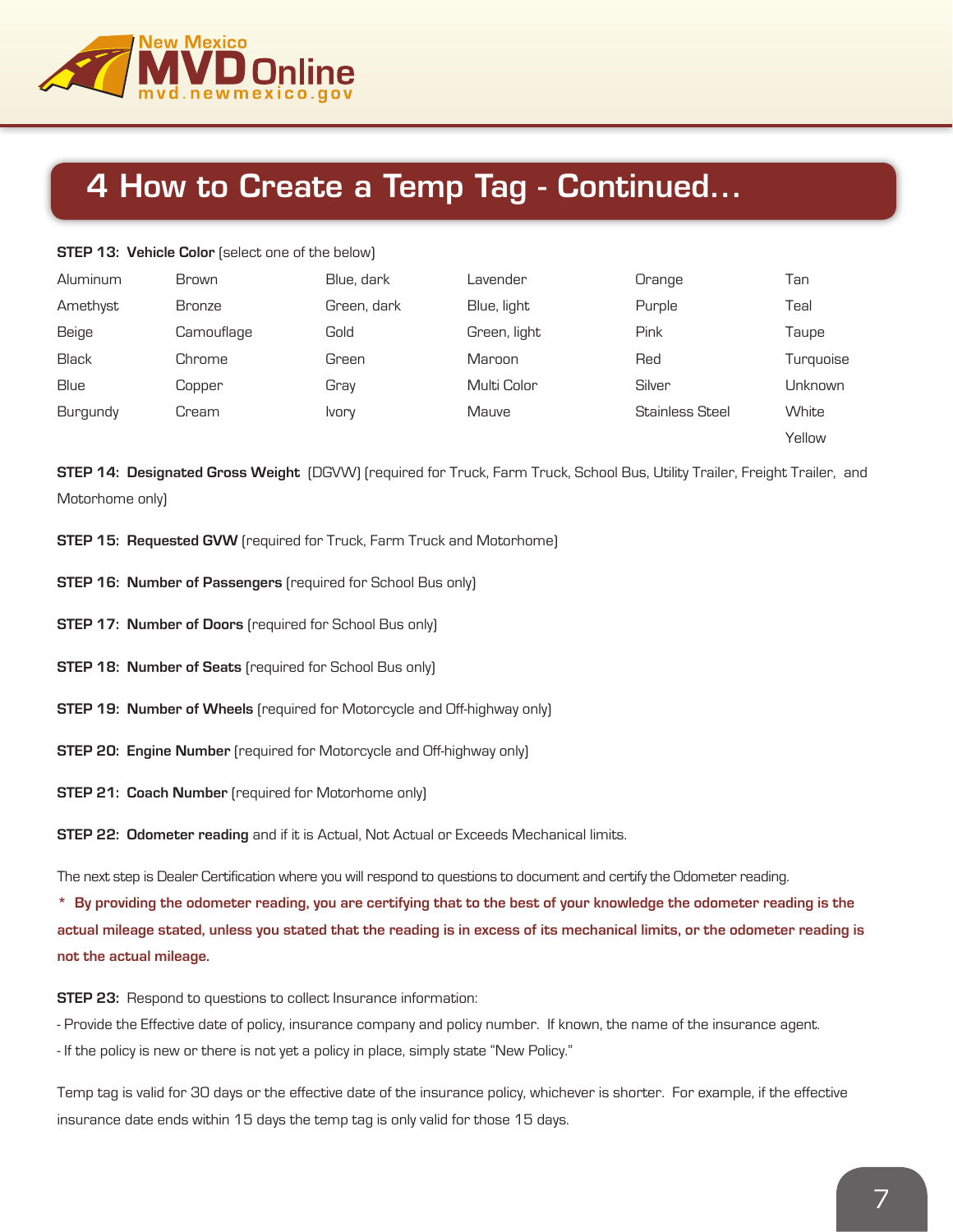

### 4 How to Create a Temp Tag - Continued...

**\*When providing this information, you are stating that the motor vehicle liability policy in effect on the described vehicle is in accordance with the provisions of the New Mexico MVD.**

**STEP 24:** Vehicle Registration Summary

This is the final step before issuing the temp, demo or transport tag. If there are any changes, they must be made at this time.

**STEP 25:** The last step is payment and issuance of the tag. Payment will instantly be deducted from your bank, and the tag will immediately be faxed to you. Here is an example:

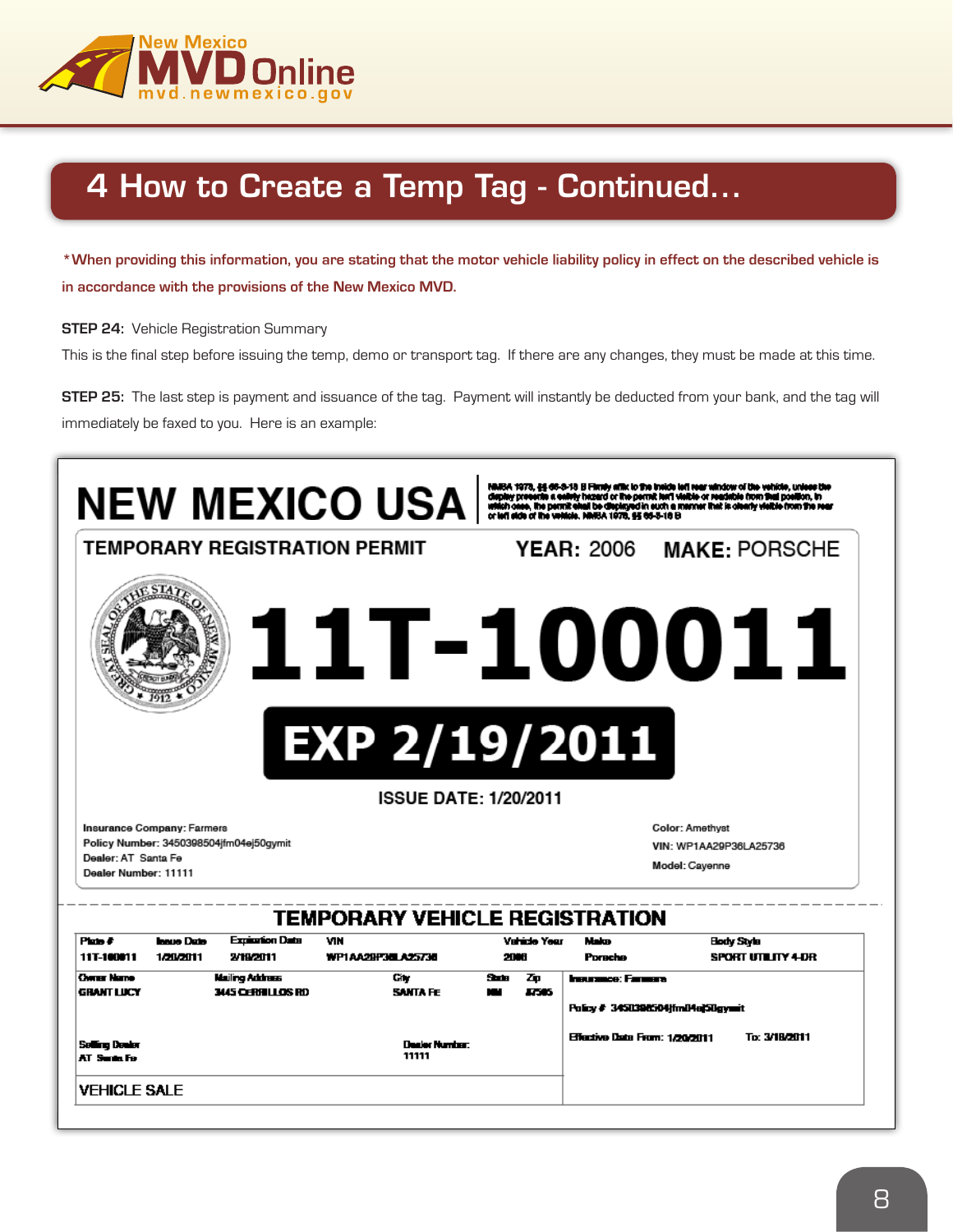

### 5 How to Create a Transport Tag

Provide your contact information: Name, Phone number, Dealership Name and Dealership location (if more than one).

**STEP 1:** Provide the Sale Type: **Other**

**STEP 2:** Declare how the vehicle will be used: **Transport**

Respond to questions to collect Vehicle Information. After vehicle information has been provided, an NCIC check will be performed.

#### **STEP 3: Date of Sale**

#### **\* A date can be listed up to the past week. No future sale dates are allowed.**

**STEP 4: Vehicle Type** (select one of the below):

| - Passenger          | - School Bus     | - Non Profit      |
|----------------------|------------------|-------------------|
| - Truck              | - Travel Trailer | - Motorhome       |
| - Farm Truck         | - Motorcycle     | - Plate Type      |
| - Horseless Carriage | - Off Highway    | - Freight Trailer |

#### **STEP 5: Plate Type**

Based on the type of vehicle, the plate type will automatically will be selected.

#### **EXCEPTIONS:**

**STEP 6:** Number of days needed for the transport (up to 5 days)

#### **STEP 7: VIN**

**\*Only one tag can be issued per VIN. The system will prevent you from issuing a tag if an un-expired tag is already assigned to the VIN.**

**\*The Vehicle Make, Model and Vehicle Weight will automatically be provided for the transaction providing that the VIN is valid and an un-expired tag is already assigned to the VIN.**

#### **STEP 8: Number of Cylinders**

**STEP 9: Fuel Type** (select one of the below)

| - Gasohol  | - Gasoline      | - Other   |
|------------|-----------------|-----------|
| - Hybrid   | - Kerosene      | - Propane |
| - Diesel   | - Liquefied Gas | - Steam   |
| - Electric | - Natural Gas   |           |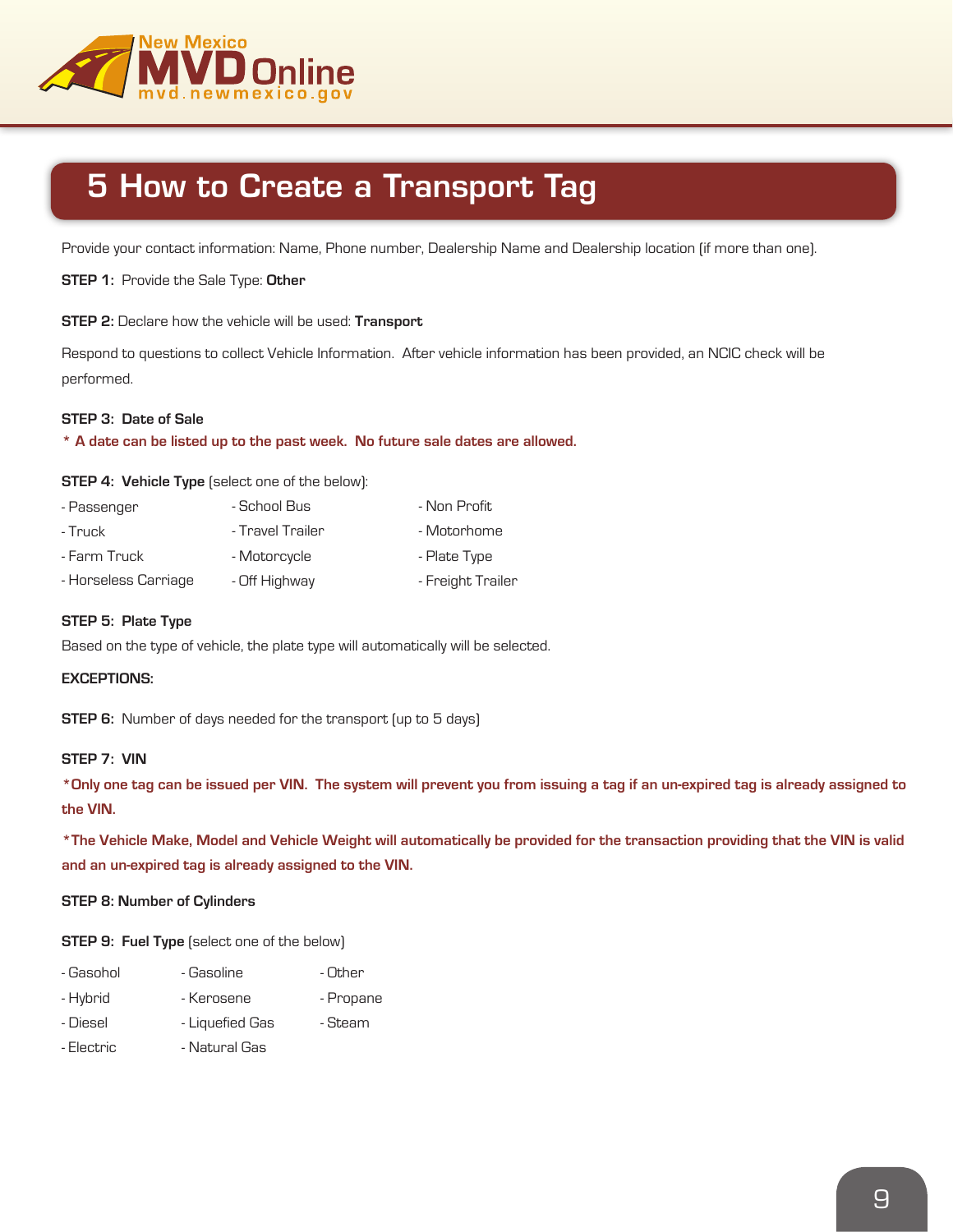

### 5 How to Create a Transport Tag - Continued...

#### **STEP 10: Vehicle Color** (select one of the below)

| - Aluminum | - Brown      | - Blue, dark  | - Lavender     | - Orange          | - Tan       |
|------------|--------------|---------------|----------------|-------------------|-------------|
| - Amethyst | - Bronze     | - Green, dark | - Blue, light  | - Purple          | - Teal      |
| - Beige    | - Camouflage | - Gold        | - Green, light | - Pink            | - Taupe     |
| - Black    | - Chrome     | - Green       | - Maroon       | - Red             | - Turquoise |
| - Blue     | - Copper     | - Grav        | - Multi Color  | - Silver          | - White     |
| - Burgundy | - Cream      | - Ivory       | - Mauve        | - Stainless Steel | - Yellow    |
|            |              |               |                |                   | - Unknown   |

**STEP 11: Designated Gross Weight** (DGVW) (required for Truck, Farm Truck, School Bus, Utility Trailer, Freight Trailer, and Motorhome only)

- **STEP 12: Requested GVW** (required for Truck, Farm Truck and Motorhome)
- **STEP 13: Number of Passengers** (required for School Bus only)
- **STEP 14: Number of Doors** (required for School Bus only)
- **STEP 15: Number of Seats** (required for School Bus only)
- **STEP 16: Engine Number** [required for Motorcycle and Off-highway only]
- **STEP 17: Number of Wheels** (required for Motorcycle and Off-highway only)
- **STEP 18: Coach Number** (required for Motorhome only)

**STEP 19: Odometer reading** and if it is Actual, Not Actual or Exceeds Mechanical limits.

**STEP 20:** Respond to questions to provide Transport Information, including the starting location and destination. If available, also provide the transport driver name/s.

The next step is Dealer Certification where you will respond to questions to document and certify the Odometer reading.

**\* By providing the odometer reading, you are certifying that to the best of your knowledge the odometer reading is the actual mileage stated, unless you stated that the reading is in excess of its mechanical limits, or the odometer reading is not the actual mileage.**

**STEP 21:** Respond to questions to collect Insurance information:

- Provide the effective date of policy, insurance company and policy number. If known, the name of the insurance agent.

- If the policy is new or there is not yet a policy in place, simply state "New Policy."

**\*When providing this information, you are stating that the motor vehicle liability policy in effect on the described vehicle is in accordance with the provisions of the New Mexico MVD**.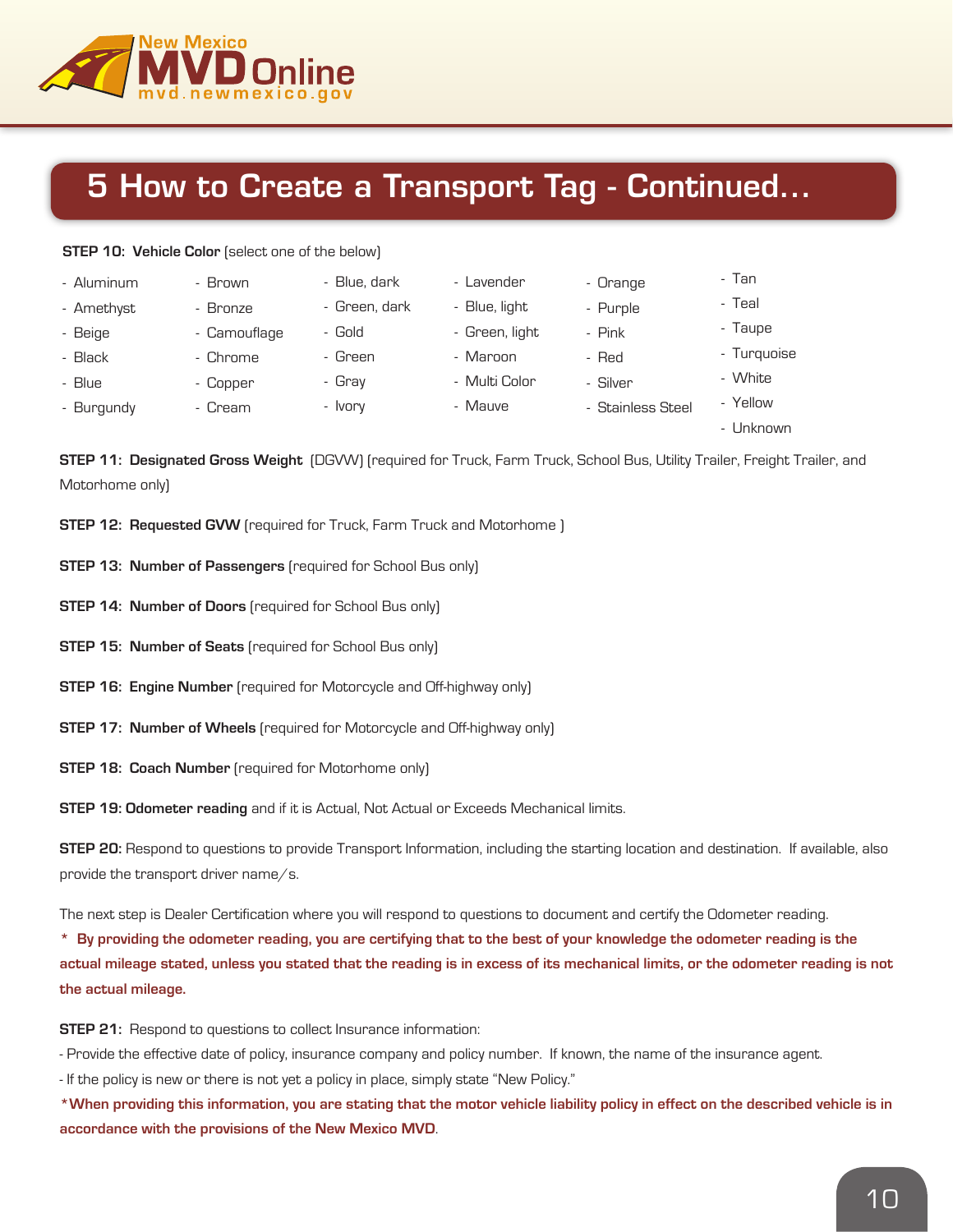

### 5 How to Order a Transport Tag - Continued...

**STEP 22:** Vehicle Registration Summary

This is the final step before issuing the temp, demo or transport tag. If there are any changes, they must be made at this time.

**STEP 23:** The last step is payment and issuance of the tag. Payment will instantly be deducted from your bank, and the tag will immediately be faxed to you. An example is on page 11: